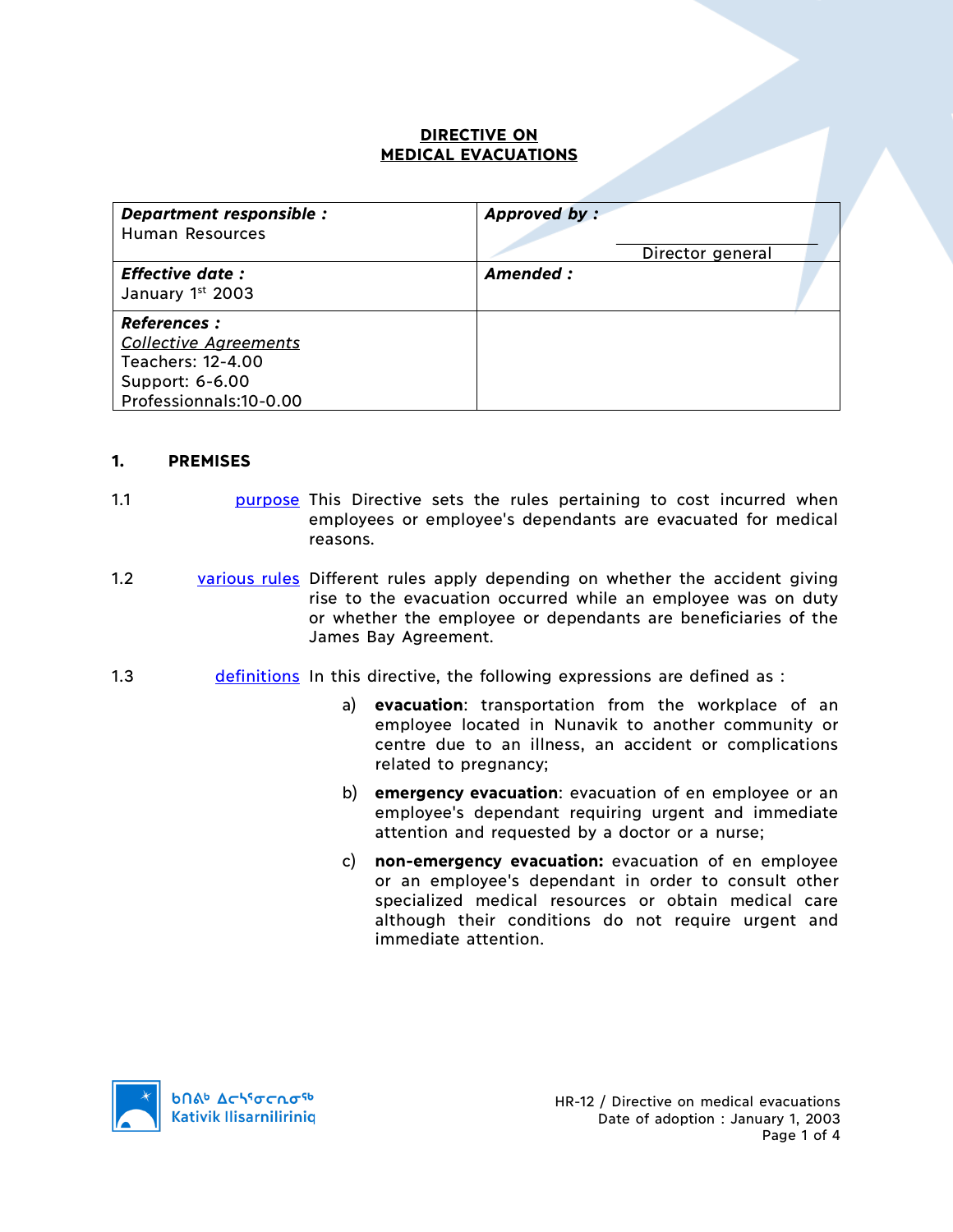# **2. WORK ACCIDENT**

2.1 CNESST coverage The Commission des norms, de l'équité, de la Santé et de la Sécurité au travail (CNESST) should pay for all costs incurred for the emergency evacuation of an employee who has an accident while on duty. It might also, in certain cases, pay for costs incurred during a non-emergency evacuation.

*Procedure* 2A) contact Human In the case of a work accident, the employee or Centre director Resources concerned shall contact the Department of Human Resources without delay so that a file may be immediately opened by the CNESST. Certain procedural rules apply but in general transportation costs could be directly paid by the CNESST.

2B) cause of accident The CNESST could refuse to pay for an accident caused by a gross negligence on the part of the evacuated employee.

### **3. EMPLOYEES BENEFICIARY OF THE JAMES BAY AGREEMENT**

3.1 agreement Various governmental agreements flowing from the James Bay Agreement (JBNQA) confer particular medical coverage to its beneficiaries. Subject to section 2.1, in all cases of emergency or non-emergency evacuations, the Nunavik Regional Board of Health and Social Services (NRBHSS) shall pay all travel and accommodation expenses incurred by a Beneficiary of the JBNQA. The NRBHSS shall also pay the expenses of a companion if the person who is evacuated is under 18 or over 65 of age.

> The School Board or the collective insurance of the employee, where applicable, would not have to pay the costs for the evacuation of a beneficiary of the JBNQA.

### **4. EMPLOYEES NON-BENEFICIARY OF THE JAMES BAY AGREEMENT / EMERGENCY EVACUATION UNRELATED TO A WORK ACCIDENT**

#### **A) ALL NON-BENEFICIARY EMPLOYEES**

4.1 **basic plan** With respect to employees that are not beneficiary of the JBNQA, the NRBHSS shall pay the cost of transportation for an emergency evacuation. It will also pay the cost of air transportation both ways of a companion if the evacuated person is under 18 or over 65 years of age.

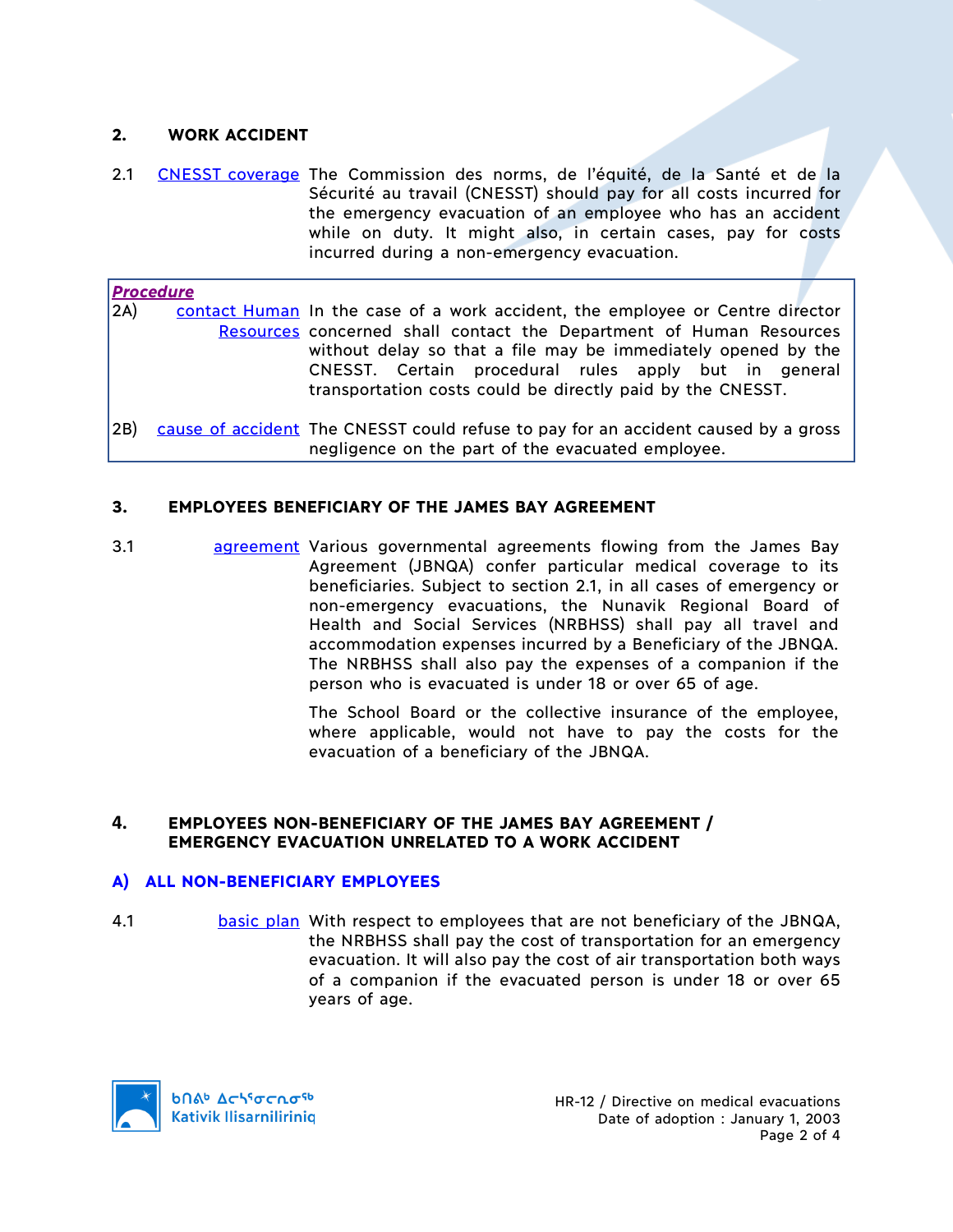# **B) EMPLOYEES COVERED BY REGIONAL DISPARITIES PROVISIONS**

This section applies only to employees covered by the regional disparity provisions flowing from a collective agreement or from the regulation concerning senior staff working conditions.

- 4.2 **EXPERSES EXPERSES** The School Board shall reimburse the employee upon submission in transit of relevant vouchers for expenses incurred by the employee and its dependants while in transit during an emergency evacuation (meal, taxi and accommodation if applicable). Such expenses are limited to the amounts provided for in the policy concerning social trips.
- 4.3 **medical** The employee must provide evidence of the necessity of such certificate emergency evacuation through a certificate delivered by the attending nurse or physician, or when such certificate may not be obtained locally, through a medical certificate signed by the referring physician.
- 4.4 **companion** Kativik Ilisarmiliriniq shall reimburse the cost of air transportation both ways for a companion of a person evacuated from the workplace if such cost is not paid by the NRBHSS as provided for in section 4.1.

# **5. NON-EMERGENCY EVACUATION**

- 5.1 use of social The School Board may authorise an employee to use one of the benefits social trips to which the employee is entitled for purposes of a non-emergency medical evacuation.
- 5.2 **medical** The employee must provide evidence of the necessity of such certificate non- emergency evacuation through a certificate delivered by the attending nurse or physician, or when such certificate may not be obtained locally, through a medical certificate signed by the referring physician.
- 5.3 taxable benefit The School Board shall consider such trip as a regular trip for taxation purpose and issue a T4 and Statement 1 for incurred expenses; the employee shall be responsible for claiming admissible tax deduction where appropriate.